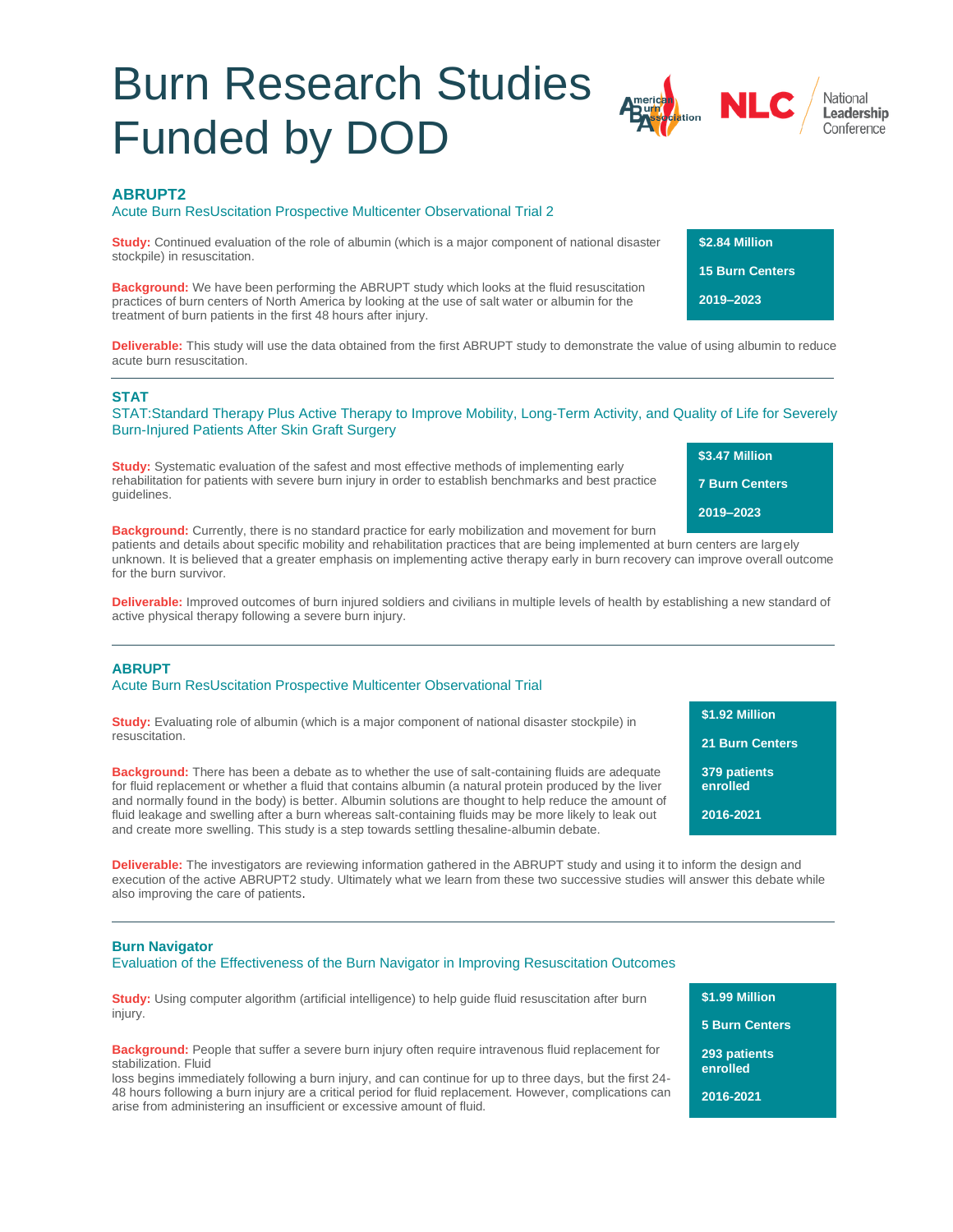# Burn Research Studies Funded by DOD

**Deliverable:** The computer-assisted fluid replacement resulted in a reduction in the number of days spent in the intensive care unit, and a decrease in patient mortality, a result that could ultimately help with prolonged field care.

### **Propranolol**

Optimizing Outcomes for Soldiers with Burn Injury: Protective Effects of Propranolol in Adults Following Burn Injury— A Safety and Efficacy Trial

**Study:** Evaluation the use of propranolol to improve strength, decrease muscle loss after burn injury.

**Background:** Severe burn injuries produce profound hypermetabolic stress responses in patients. Preliminary studies have indicated that propranolol can mitigate morbidity and mortality. A safety and efficacy trial is needed in order to help determine the safety of propranolol treatment in adult burn patients and to identify propranolol dose levels that are not only safe but potentially effective **Deliverable:** The investigators are currently analyzing the data to determine a safe and effective dose for propranolol in adults following burn injury that can be used to guide future propranolol intervention studies.

**18 Burn Centers 156 patients enrolled**

**\$3.9 Million**

**2011-2020**

# **Multicenter Studies Utilizing the American Burn Association National Burn Repository (NBR) (2 studies)**

**Study:** Leverages the largest collection of burn data in the world (>300,000 records) to develop models for outcomes after burn injury.

**Deliverables:** Developed a triage protocol based on outcomes from the national data set that guide our forces in triage during mass casualty incidents. Incorporated into disaster protocols nationwide; models for predicting hospital length of stay; demonstration of relationship between volume of burn

admission and pediatric burn outcomes; Additionally, with the increasing incidence of IAD and explosive injuries in combat settings, combined burn/traumatic brain injury is increasingly impacting our war fighters. Supported research is developing more effective treatment models to address this deadly combination of injuries and to inform treatment priorities so as to minimize or eliminate any adverse consequences that may result from treating combined traumatic injuries.

### **Combat Casualty Care Grant: 5 studies**

**Background:** In military conflicts, severe burn is a common injury comprising 5-10% of evacuated combat casualties. In addition, over 1.2 million people are burned in the United States every year of which 50,000 are moderate to severe and require hospitalization for appropriate treatment. In 2008, the burn surgeons at the United States Army Institute of Surgical Research (USAISR) were queried to what were the principal problems facing the burned combat casualty and requests for research in these areas were announced.

**\$7.95 Million 2009-2019**

- 1. ABA RESCUE TRIAL: The American Burn Association Randomized controlled Evaluation of high- volume hemofiltration in adult burn patients with Septic shoCk and acUte rEnal failure **Deliverable:** Demonstrated that **hemofiltration (renal replacement therapy)** can help in the treatment of infection in burn patients.
- 2. Rapid, Quantitative, PCR-based detection of Staphylococcus aureus in burn sepsispatients **Deliverable:** Utilization of modern technology (polymerase chain reaction) to **accelerate diagnosis of infection** from the traditional **3-5 days to less than 12 hours**. Early identification and treatment of infection decreases morbidity and mortality.
- 3. Effects of a community-based exercise program in adults with severe burns **Deliverable:** Demonstrated that a simple exercise program (in a traditional gym setting) improves strength and return to duty after burn injury.
- 4. RE-ENERGIZE Trial: Effects of enteral glutamine supplementation on mortality and infectious morbidity in severely burned patients **Deliverable:** A multi-center trial to decrease infection using a dietary supplement. Has led to a larger trial supported by Canada (ongoing).
- 5. Development of an inhalation injury scoring system to predict severity of inhalation injury **Deliverable:** Inhalation injury major source of mortality after burn injury. **Developed earlier and more accurate diagnosis of smoke inhalation injuries.**

**\$3.5 Million 2010-2017**